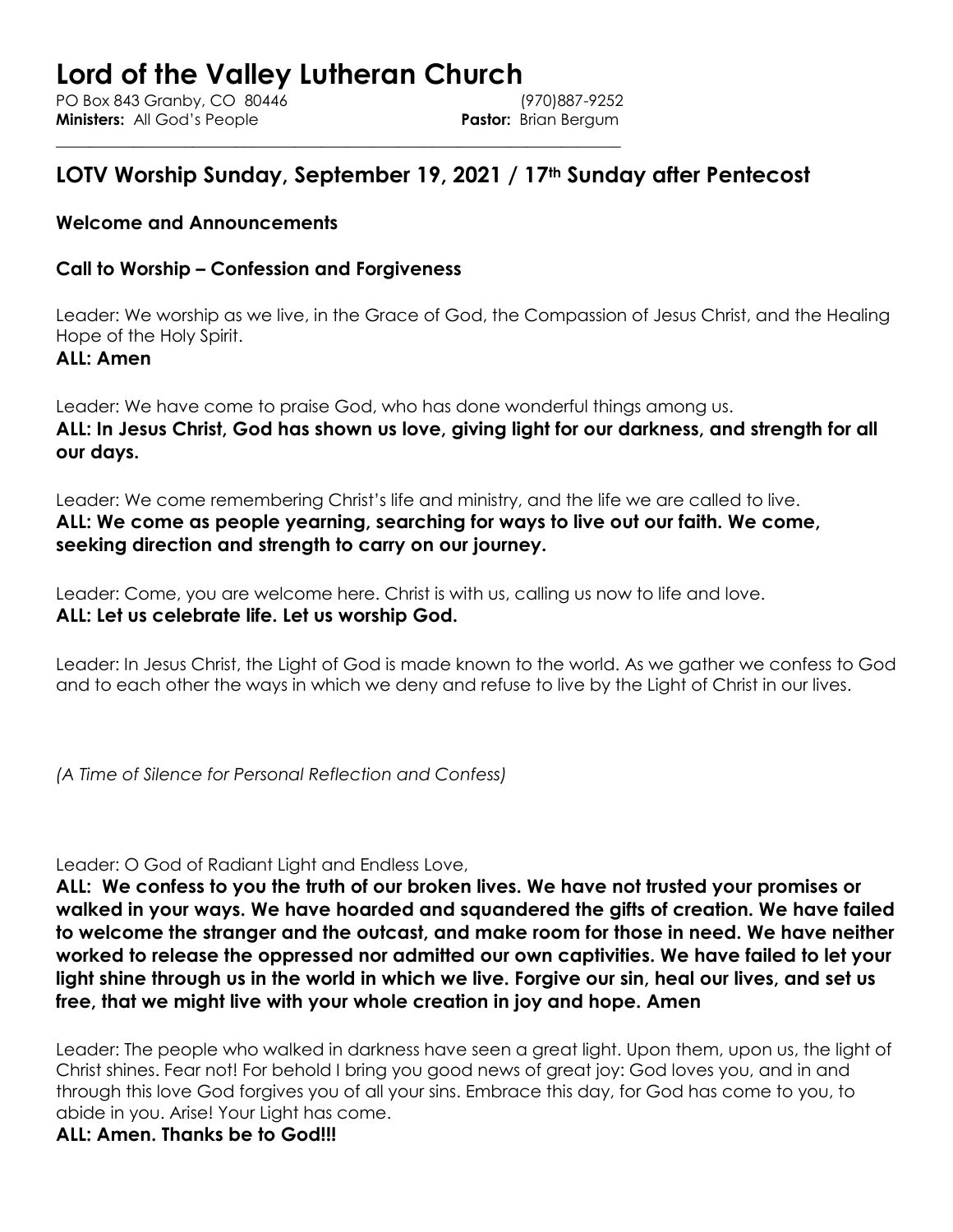**Hymn of Praise** *"Jesus Loves Me!"*







## **Prayer of the Day**

Leader: The Lord is with you. **All: And also with you.**

## Leader: O God,

**All: our teacher and guide, you draw us to yourself and welcome us as beloved children. Help us to lay aside all envy and selfish ambition, that we may walk in your ways of wisdom and understanding as servants of your Son, Jesus Christ, our Savior and Lord. Amen.**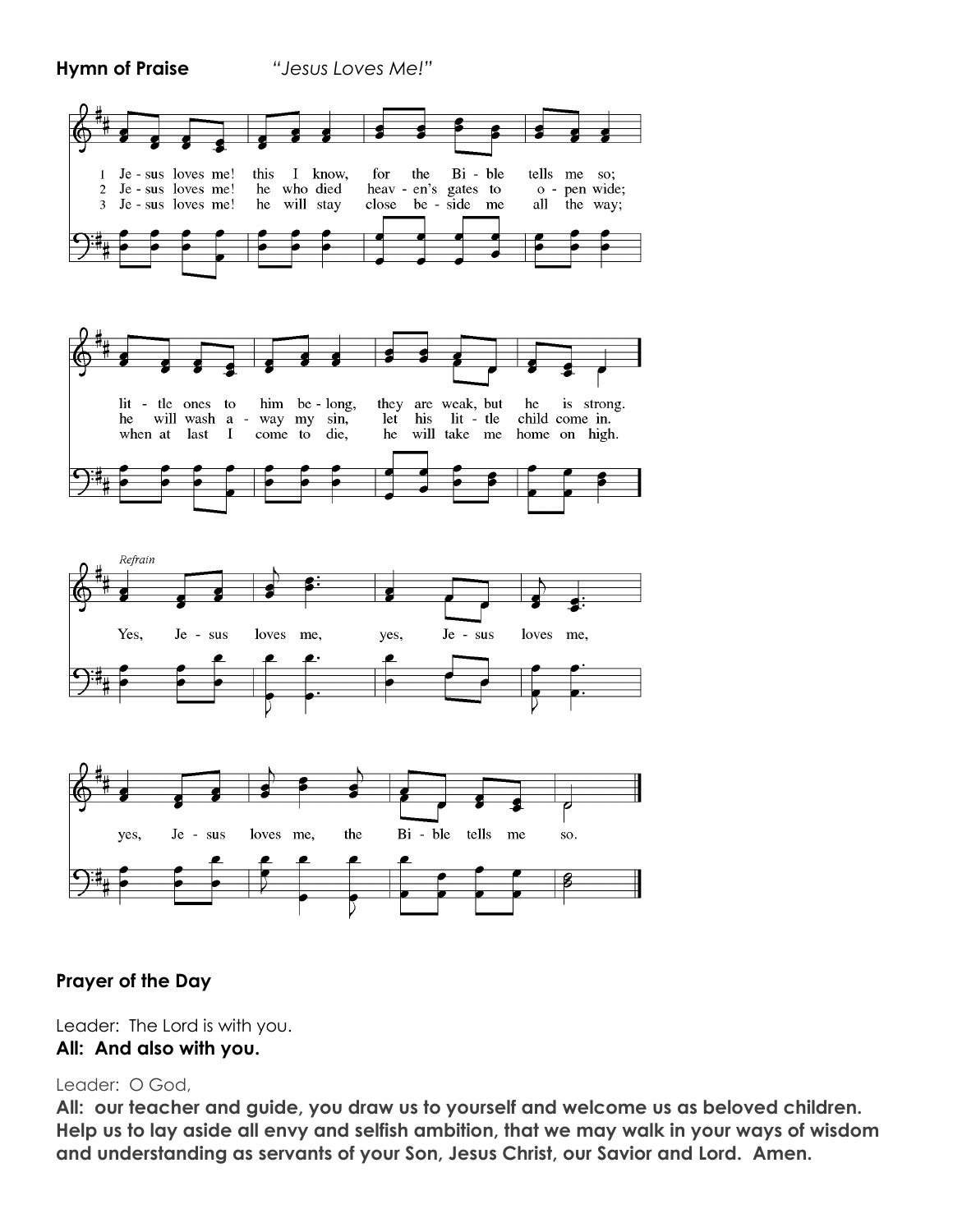## **Scripture Readings**

After each reading – Reader: The Word of God for the People of God. **ALL: Thanks be to God.**

### **Jeremiah 11: 18-20**

It was the LORD who made it known to me, and I knew; then you showed me their evil deeds. But I was like a gentle lamb led to the slaughter. And I did not know it was against me that they devised schemes, saying, 'Let us destroy the tree with its fruit, let us cut him off from the land of the living, so that his name will no longer be remembered!' But you, O LORD of hosts, who judge righteously, who try the heart and the mind. let me see your retribution upon them, for to you I have committed my cause.

### **James 3: 13-4:3, 7-8a**

Who is wise and understanding among you? Show by your good life that your works are done with gentleness born of wisdom. But if you have bitter envy and selfish ambition in your hearts, do not be boastful and false to the truth. Such wisdom does not come down from above, but is earthly, unspiritual, devilish. For where there is envy and selfish ambition, there will also be disorder and wickedness of every kind. But the wisdom from above is first pure, then peaceable, gentle, willing to yield, full of mercy and good fruits, without a trace of partiality or hypocrisy. And a harvest of righteousness is sown in peace for those who make peace.

Those conflicts and disputes among you, where do they come from? Do they not come from your cravings that are at war within you? You want something and do not have it; so you commit murder. And you covet something and cannot obtain it; so you engage in disputes and conflicts. You do not have, because you do not ask. You ask and do not receive, because you ask wrongly, in order to spend what you get on your pleasures.

Submit yourselves therefore to God. Resist the devil, and he will flee from you. Draw near to God, and he will draw near to you.

## **Gospel Reading**

After reading – Pastor: The Gospel of the Lord. **Congregation: Thanks be to God.**

## **Mark 9: 30-37**

[Jesus and the disciples went on] and passed through Galilee. He did not want anyone to know it; for he was teaching his disciples, saying to them, 'The Son of Man is to be betrayed into human hands, and they will kill him, and three days after being killed, he will rise again.' But they did not understand what he was saying and were afraid to ask him.

Then they came to Capernaum; and when he was in the house he asked them, 'What were you arguing about on the way?' But they were silent, for on the way they had argued with one another about who was the greatest. He sat down, called the twelve, and said to them, 'Whoever wants to be first must be last of all and servant of all.' Then he took a little child and put it among them; and taking it in his arms, he said to them, 'Whoever welcomes one such child in my name welcomes me, and whoever welcomes me welcomes not me but the one who sent me.'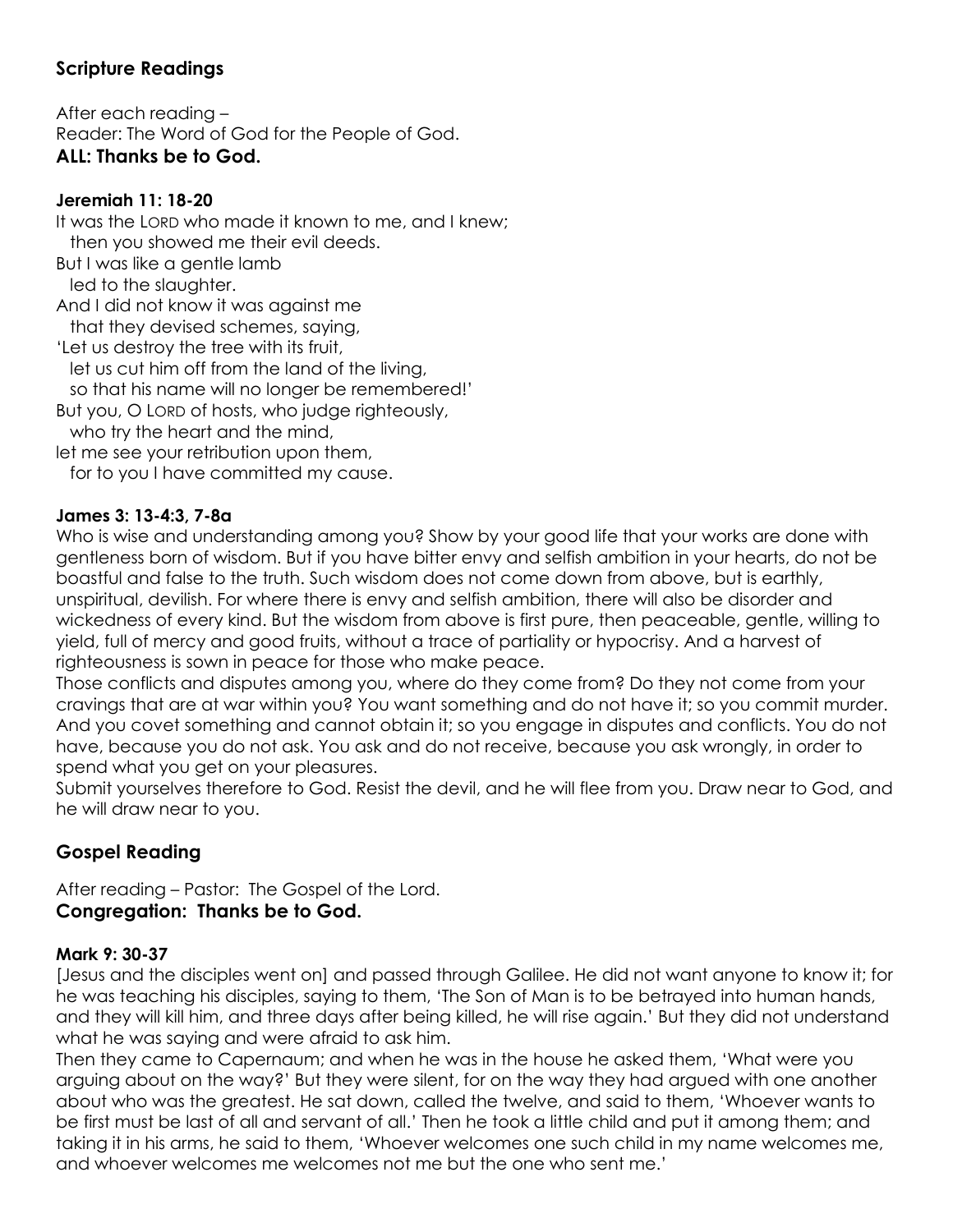## **Sermon**

**Song** "Children of the Heavenly Father" Tryg - ga - re kan ing - en va - ra än Guds lil - la bar - na - ska - ra, Chil - dren of the heav'n-ly Fa-ther safe-ly in his bo-som gath-er;  $\mathbf{1}$ his own doth tend and nour-ish, in his ho - ly courts they flour-ish.  $\overline{2}$ God 3 Nei - ther life nor death shall ev - er from the Lord his chil-dren sev - er; 4 Though he giv - eth or he tak-eth, God his chil-dren ne'er for - sak - eth; stjär-nan ej på him-la-fäs - tet, få-geln ej  $\dot{i}$ kän-da näs - tet. nest-ling bird nor star in heav-en such a ref-uge e'er was giv-en. From all e - vil things he spares them, in his might - y arms he bears them. un - to them his grace he show - eth, and their sor-rows all he know-eth. his the lov-ing pur-pose sole - ly to pre-serve them pure and ho - ly.

## **The Apostles' Creed**

**I believe in God, the Father almighty, Creator of heaven and earth.**

**I believe in Jesus Christ, God's only Son, our Lord, Who was conceived by the Holy Spirit, Born of the Virgin Mary, suffered under Pontius Pilate, was crucified, died, and was buried; He descended to the dead. On the third day He rose again; He ascended into heaven, He is seated at the right hand of the Father, and He will come to judge the living and the dead. I believe in the Holy Spirit, the holy catholic church, the communion of saints, the forgiveness of sins, the resurrection of the body, and the life everlasting. Amen.**

**Prayers of the People**

## **The Great Thanksgiving**

Leader: The Lord be with you **All: And also with you.**

Leader: Lift up your hearts. **All: We lift them to God.**

Leader: Let us give thanks to God Most High. **All: It is right to give God our thanks and praise.**